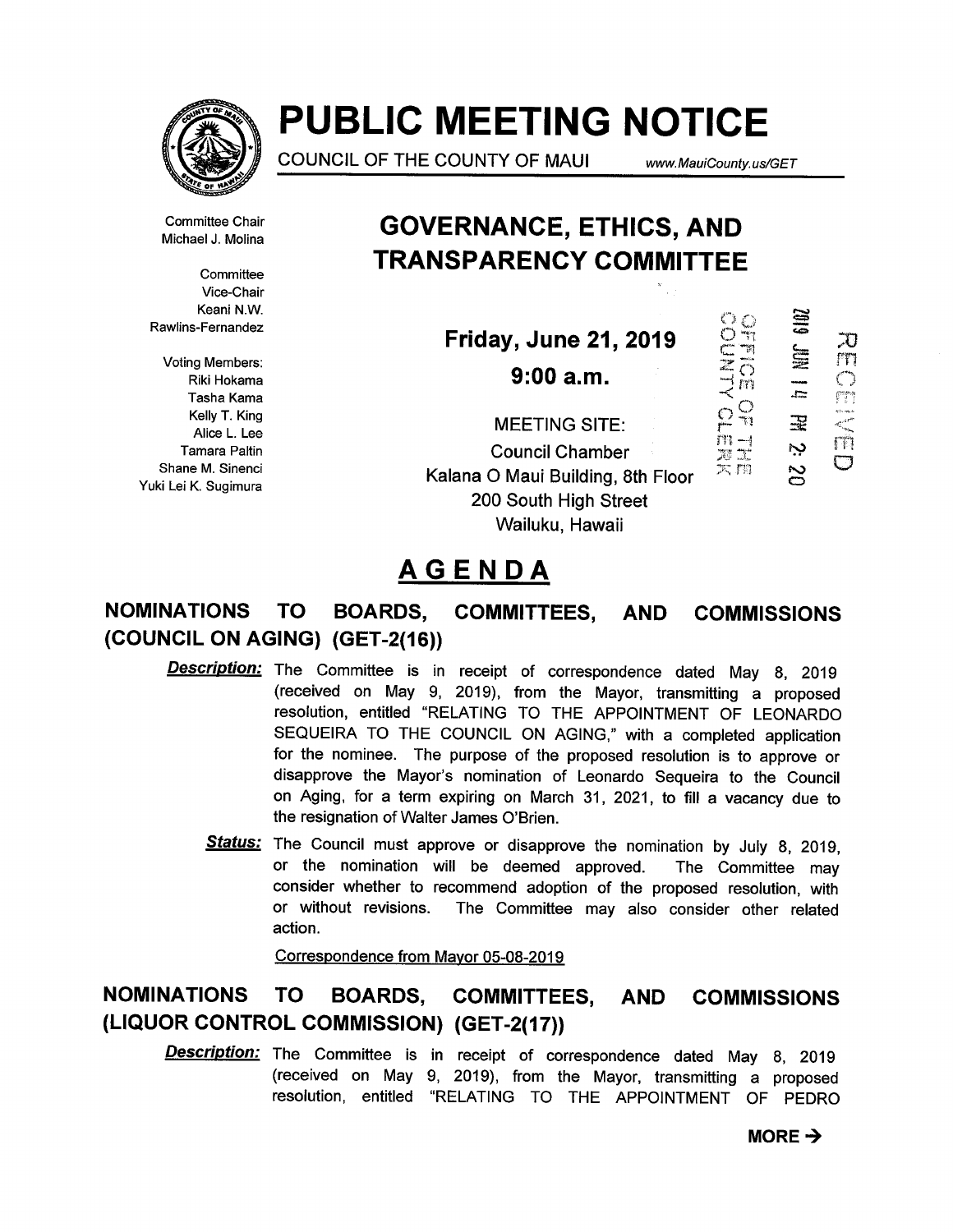VENENCIANO TO THE LIQUOR CONTROL COMMISSION FOR THE COUNTY OF MAUI," with a completed application for the nominee. The purpose of the proposed resolution is to approve or disapprove the Mayor's nomination of Pedro Venenciano (Molokai) to the Liquor Control Commission, for a term expiring on March 31, 2020, to fill a vacancy due to the resignation of Dawn Bicoy Stephenson.

**Status:** The Council must approve or disapprove the nomination by July 8, 2019, or the nomination will be deemed approved. The Committee may consider whether to recommend adoption of the proposed resolution, with or without revisions. The Committee may also consider other related action.

Correspondence from Mayor 05-08-2019

### NOMINATIONS TO BOARDS, COMMITTEES, AND COMMISSIONS (BOARD OF VARIANCES AND APPEALS) (GET-2(18))

- **Description:** The Committee is in receipt of correspondence dated and received on May 15, 2019, from the Mayor, transmitting a proposed resolution, entitled "RELATING TO THE APPOINTMENT OF STEPHEN WEST TO THE BOARD OF VARIANCES AND APPEALS FOR THE COUNTY OF MAUI," with a completed application for the nominee. The purpose of the proposed resolution is to approve or disapprove the Mayor's nomination of Stephen West to the Board of Variances and Appeals, for a term expiring on March 31, 2023, to fill a vacancy due to the resignation of Sandra Duvauchelle.
	- Status: The Council must approve or disapprove the nomination by July 14, 2019, or the nomination will be deemed approved. The Committee may consider whether to recommend adoption of the proposed resolution, with or without revisions. The Committee may also consider other related action.

Correspondence from Mayor 05-15-2019

# LITIGATION MATTERS (SETTLEMENT AUTHORIZATION: COUNTY OF MAUI V. RICK MARKHAM, ET AL.; CIVIL 17-1-0393(2)) GET-11(10)

**Description:** The Committee is in receipt of the following:

- 1. Correspondence dated May 24, 2019, from the Department of the Corporation Counsel, requesting consideration of a proposed resolution to authorize settlement of County of Maui v. Rick Markham, et al., Civil 17-1-0393(2). The complaint seeks declaratory and injunctive relief related to alleged violations of the Building Code, then Section 16.26.106, Maui County Code, for the construction of an unpermitted dwelling and deck at real property identified as tax map key (2) 2-6-008:001, located at 343 Hana Highway, Paia, Hawaii.
- 2. Correspondence dated May 28, 2019, from the Department of the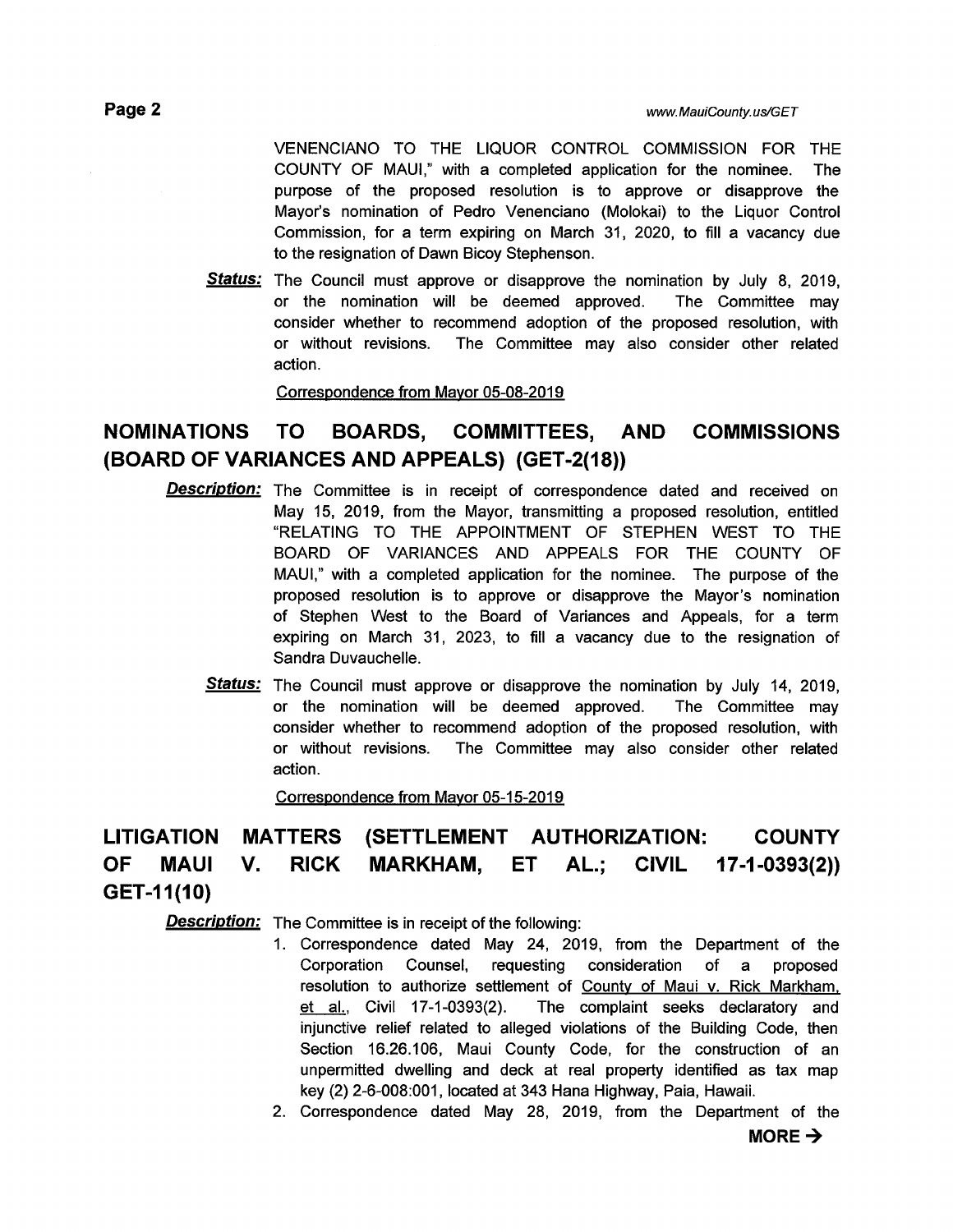Corporation Counsel, requesting consideration of a revised proposed resolution, entitled "AUTHORIZING SETTLEMENT OF COUNTY OF MAUI vs. RICK MARKHAM, ET AL., CIVIL NO. 17-1-0393(2)," and transmitting a copy of the complaint. The revised proposed resolution incorporates nonsubstantive revisions.

- Status: The Committee may consider whether to recommend adoption of the revised proposed resolution, with or without further revisions. The Committee may also consider the filing of the correspondence and other related action.
	- Note: With reference to this agenda item, one or more executive meetings are anticipated pursuant to Section 92-5(a)(4), Hawaii Revised Statutes, to consult with legal counsel on questions and issues pertaining to the powers, duties, privileges, immunities, and liabilities of the County, the Council, and the Committee.

Correspondence from Corporation Counsel 05-24-2019 Correspondence from Corporation Counsel 05-28-2019

# LITIGATION MATTERS (STATUS AND SETTLEMENT AUTHORIZATION: OCEAN RESORT VILLAS VACATION OWNERS ASSOCIATION, ET AL. V. COUNTY OF MAUI, ET AL., CIVIL 13-1-0848(2)) (GET-I 1(2))

**Description:** The Committee is in receipt of the following:

- 1. Correspondence dated January 9, 2015, from the Department of the Corporation Counsel, requesting the opportunity to provide a status update on Ocean Resort Villas Vacation Owners Association, et al. v. County of Maui, et al., Civil 13-1-0848(2), and transmitting a copy of the First Amended Complaint filed on August 28, 2014.
- 2. Correspondence dated August 22, 2016, from the Department of the Corporation Counsel, transmitting a copy of the Second Amended Complaint, filed on August 12, 2016. The Second Amended Complaint alleges violations of the Due Process and Equal Protection Clauses of the United States and Hawaii Constitutions, and violations of Chapter 92, Part I, Hawaii Revised Statutes, known as the "Sunshine Law," in the establishment of the timeshare classification and determination of the timeshare real property tax rates for the County for Fiscal Years 2014 and 2015, and amended assessments issued for tax years 2006, 2007, and 2008.
- 3. Correspondence dated June 14, 2019, from the Department of the Corporation Counsel, transmitting a proposed resolution entitled "AUTHORIZING PARTIAL SETTLEMENT OF OCEAN RESORT VILLAS VACATION OWNERS ASSOCIATION, ET AL. V. COUNTY OF MAUI ET AL., SCAP NO. 180000578." The purpose of the proposed resolution is to authorize partial settlement of the case.

**Status:** The Committee may consider whether to recommend adoption of the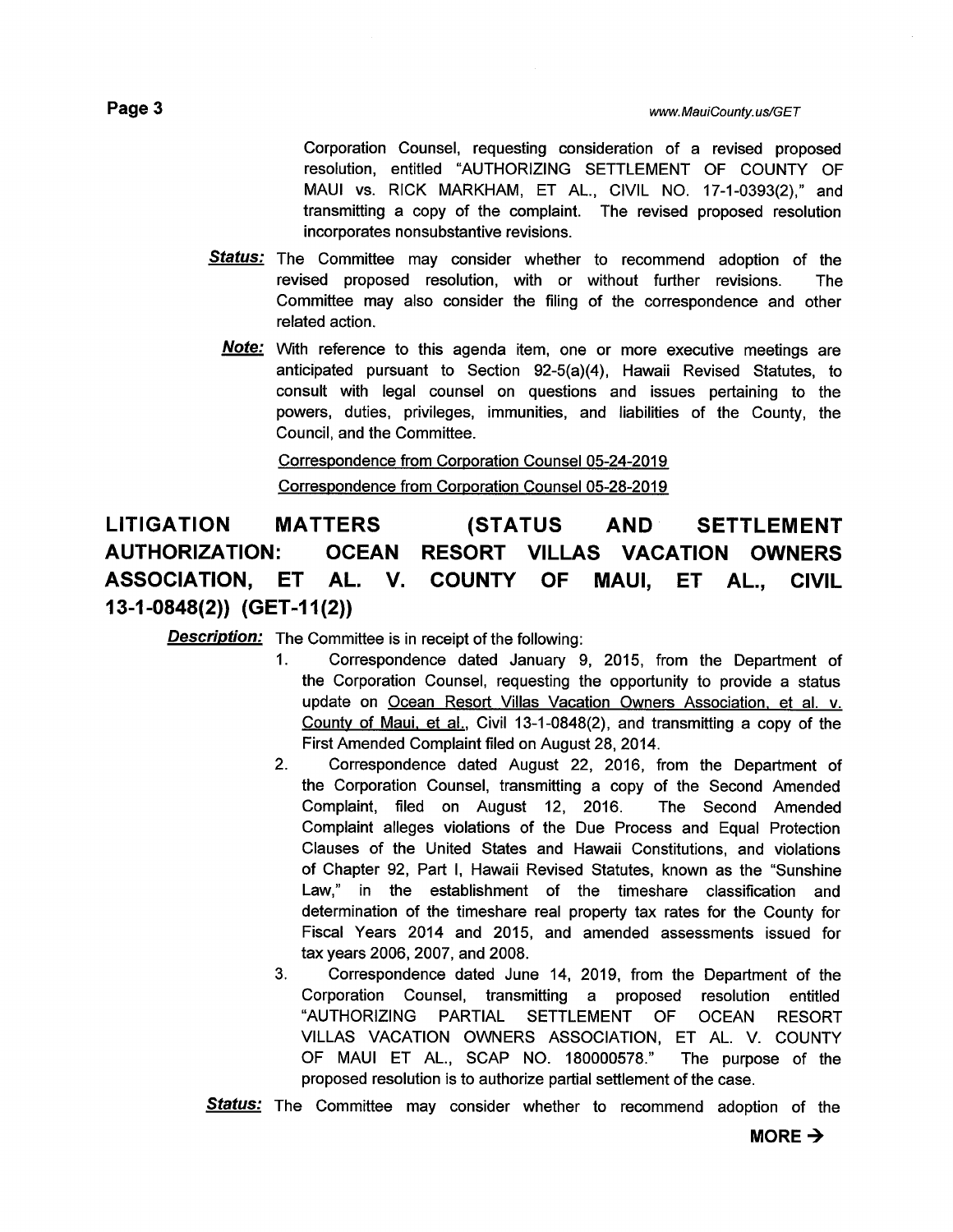resolution, with or without revisions. The Committee may also consider the filing of the correspondence and other related action.

Note: With reference to this agenda item, one or more executive meetings are anticipated pursuant to Section 92-5(a)(4), Hawaii Revised Statutes, to consult with legal counsel on questions and issues pertaining to the powers, duties, privileges, immunities, and liabilities of the County, the Council, and the Committee.

Correspondence from Corporation Counsel 01-09-2015 Correspondence from Corporation Counsel 08-22-2016 Correspondence from Corporation Counsel 06-14-2019

## LITIGATION MATTERS (SETTLEMENT AUTHORIZATION: LOUIS CAMBRA V. COUNTY OF MAUI, DISABILITY COMPENSATION DIVISION CASE 7-16-00151) (GET-I 1(8))

- **Description:** The Committee is in receipt of correspondence dated March 22, 2019, from the Department of the Corporation Counsel, requesting consideration of a proposed resolution entitled 'AUTHORIZING SETTLEMENT OF LOUIS CAMBRA V. COUNTY OF MAUI, DISABILITY COMPENSATION DIVISION CASE NO. 7-16-00151." The purpose of the proposed resolution is to authorize the Department of the Corporation Counsel to settle the workers' compensation claim. The claim alleges work-related injuries sustained by Louis Cambra on December 29, 2015.
	- Status: The Committee may consider whether to recommend adoption of the proposed resolution, with or without revisions. The Committee may also consider the filing of the correspondence and other related action.
		- **Note:** With reference to this agenda item, one or more executive meetings are anticipated pursuant to Section 92-5(a)(4), Hawaii Revised Statutes, to consult with legal counsel on questions and issues pertaining to the powers, duties, privileges, immunities, and liabilities of the County, the Council, and the Committee; and Section 92-5(a)(8), Hawaii Revised Statutes, to deliberate or make a decision upon a matter that requires the consideration of information that must be kept confidential pursuant to a State or Federal law, or a court order.

Correspondence from Corporation Counsel 03-22-2019

LITIGATION MATTERS (SETTLEMENT AUTHORIZATION: STATE FARM MUTUAL AUTOMOBILE INSURANCE COMPANY ON BEHALF OF ITS INSURED, REGINALD BALIDOY; CLAIM 301 80603955-0001)  $(GET-11(4))$ 

**Description:** The Committee is in receipt of correspondence dated February 12, 2019, from the Department of the Corporation Counsel, requesting consideration of a proposed resolution, entitled "AUTHORIZING SETTLEMENT OF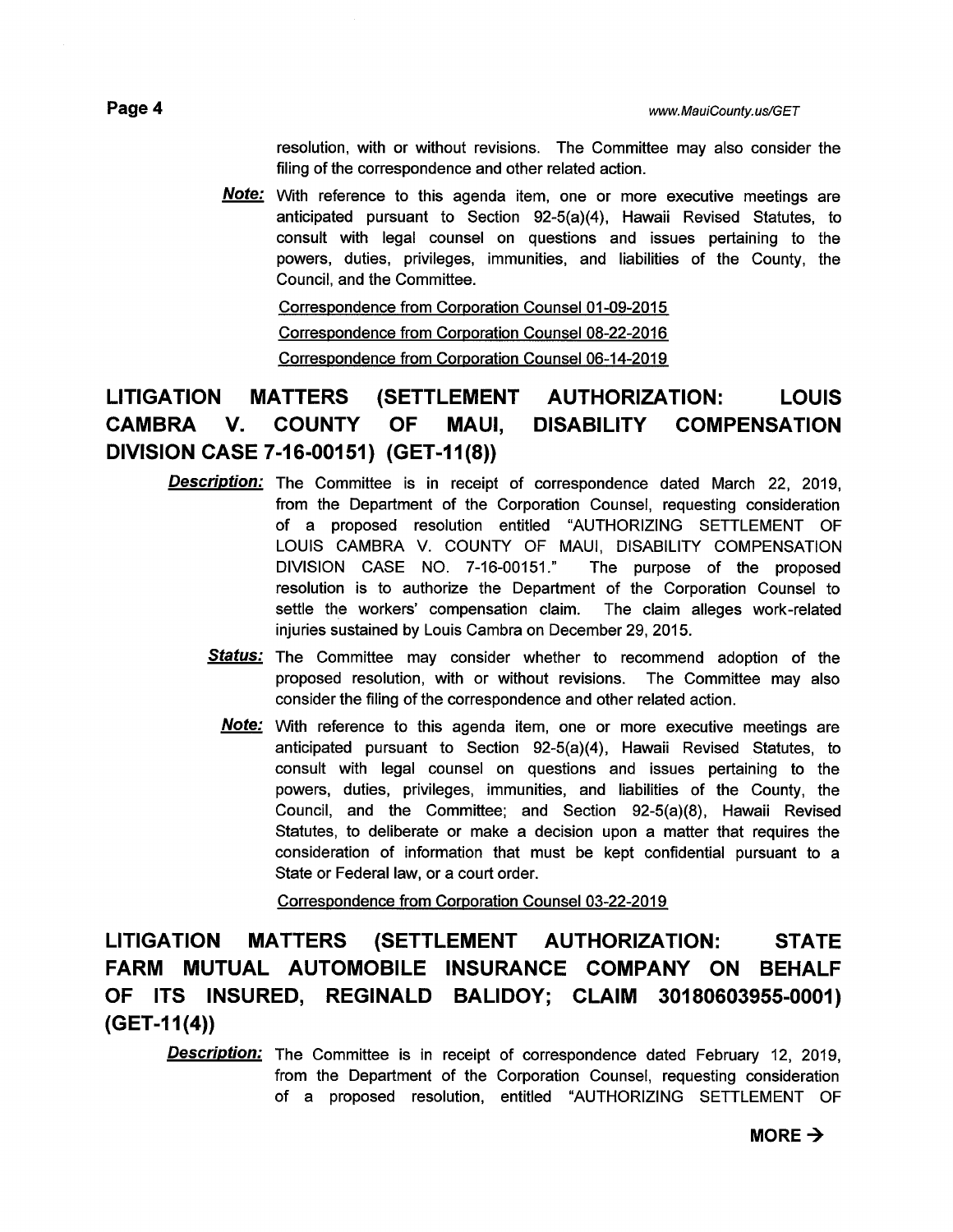CLAIM NO. 30180603955-0001 OF STATE FARM MUTUAL AUTOMOBILE INSURANCE COMPANY AS SUBROGEE OF REGINALD BALIDOY," and transmitting a copy of the claim dated July 12, 2018, and documents in support of the claim. The purpose of the proposed resolution is to authorize settlement of the claim for \$9,779.40. The claim alleges damages to Reginald Balidoy's vehicle resulting from sulfuric acid being discharged from an exhaust fan at the Department of Environmental Management's Wastewater Reclamation Facility lab building in Kihei, Maui, Hawaii, on March 27, 2018.

- Status: The Committee may consider whether to recommend adoption of the proposed resolution, with or without revisions. The Committee may also consider the filing of the correspondence and other related action.
	- **Note:** With reference to this agenda item, one or more executive meetings are anticipated pursuant to Section 92-5(a)(4), Hawaii Revised Statutes, to consult with legal counsel on questions and issues pertaining to the powers, duties, privileges, immunities, and liabilities of the County, the Council, and the Committee.

Correspondence from Corporation Counsel 02-12-2019